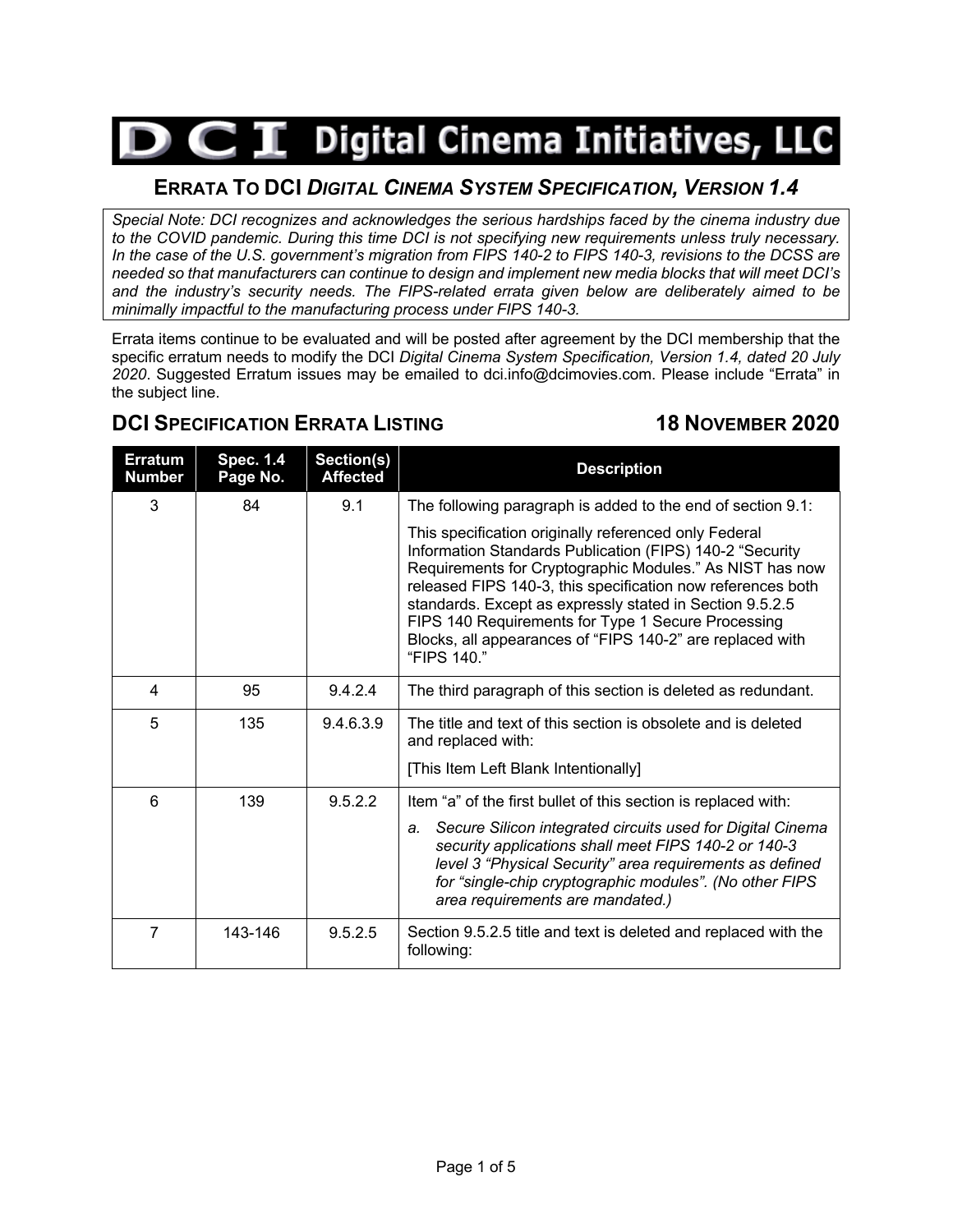| <b>Erratum</b><br><b>Number</b>                                                                                                                                                                                                                                                                                                                                                                                                                                                                                                                                                                                                                                        | <b>Spec. 1.4</b><br>Page No.   | Section(s)<br><b>Affected</b> | <b>Description</b>                                                                                                                                                                                                                                                                                                                                                                                                                                                                                                           |  |
|------------------------------------------------------------------------------------------------------------------------------------------------------------------------------------------------------------------------------------------------------------------------------------------------------------------------------------------------------------------------------------------------------------------------------------------------------------------------------------------------------------------------------------------------------------------------------------------------------------------------------------------------------------------------|--------------------------------|-------------------------------|------------------------------------------------------------------------------------------------------------------------------------------------------------------------------------------------------------------------------------------------------------------------------------------------------------------------------------------------------------------------------------------------------------------------------------------------------------------------------------------------------------------------------|--|
| 9.5.2.5 FIPS 140 Requirements for Type 1 Secure Processing Blocks                                                                                                                                                                                                                                                                                                                                                                                                                                                                                                                                                                                                      |                                |                               |                                                                                                                                                                                                                                                                                                                                                                                                                                                                                                                              |  |
| Robustness requirements for type 1 Digital Cinema Secure Processing Blocks (SPBs) shall meet the<br>requirements of Federal Information Processing Standards 140 (FIPS 140), which specifies the<br>security requirements for a cryptographic module utilized within a security system protecting sensitive<br>information in computer and telecommunications systems. <sup>18</sup> There have been several iterations of<br>FIPS 140, referred to as FIPS 140-1, FIPS 140-2 and FIPS 140-3 respectively. To become FIPS<br>certified, type 1 SPB cryptographic modules shall be evaluated by a FIPS accredited laboratory against<br>a then-active FIPS 140 version. |                                |                               |                                                                                                                                                                                                                                                                                                                                                                                                                                                                                                                              |  |
|                                                                                                                                                                                                                                                                                                                                                                                                                                                                                                                                                                                                                                                                        |                                |                               | Once an SPB has received FIPS 140 certification, this specification considers its certificate valid for<br>subsequent production of that model, independently of whether or not FIPS 140 certification processes<br>have changed. However, FIPS guidelines mandate that design changes made to an SPB may require<br>recertification of the device. In such event the then-active FIPS 140 certification requirements shall be<br>used in obtaining a valid FIPS certificate to meet the requirements of this specification. |  |
| Suppliers are advised that a FIPS certified cryptographic module that has not been reviewed by an<br>accredited FIPS laboratory within five years of its certification date will be automatically moved from the<br>FIPS 140 "active" module status list to the "historical" list until such time as it is reviewed. Though a<br>historical listing does not impact a module's status with respect to its approval for Digital Cinema<br>applications, suppliers are encouraged to maintain their SPB type 1 devices on the FIPS 140 active list.                                                                                                                      |                                |                               |                                                                                                                                                                                                                                                                                                                                                                                                                                                                                                                              |  |
|                                                                                                                                                                                                                                                                                                                                                                                                                                                                                                                                                                                                                                                                        | General FIPS 140 requirements: |                               |                                                                                                                                                                                                                                                                                                                                                                                                                                                                                                                              |  |
| $\bullet$                                                                                                                                                                                                                                                                                                                                                                                                                                                                                                                                                                                                                                                              | 9.5.2.5.2 below.               |                               | Type 1 SPBs shall be FIPS 140 certified to a security "Level 3," subject to the additional<br>requirements or exceptions as noted for FIPS 140-3 and FIPS 140-2 in Sections 9.5.2.5.1 and                                                                                                                                                                                                                                                                                                                                    |  |
| $\bullet$                                                                                                                                                                                                                                                                                                                                                                                                                                                                                                                                                                                                                                                              |                                |                               | Type 1 SPBs shall provide physical and logical protection of their security parameters and<br>functions 24/7 and shall be able to respond to attacks under both powered and un-powered<br>conditions. By way of example, if a type 1 SPB is in storage and relying upon a battery for tamper<br>detection and response, it shall zeroize its Critical Security Parameters (CSPs) prior to a battery<br>depletion condition which would not support proper tamper detection and/or response.                                  |  |
| $\bullet$                                                                                                                                                                                                                                                                                                                                                                                                                                                                                                                                                                                                                                                              |                                |                               | Type 1 SPB suppliers shall at all times ensure that their published FIPS Security Policy<br>document(s) accurately reflect the current state of the SPB design and functionality. <sup>19</sup>                                                                                                                                                                                                                                                                                                                              |  |

| 8 | 143 | 9.5.2.5 | Placed at the end of the first sentence of this section, the text<br>of Footnote 18 is replaced with: |  |
|---|-----|---------|-------------------------------------------------------------------------------------------------------|--|
|   |     |         | See https://csrc.nist.gov/publications/                                                               |  |
| 9 | 145 | 9.5.2.5 | Footnote 19 is moved to the end of this section and the text<br>replaced with:                        |  |
|   |     |         | [This Footnote Left Blank Intentionally]                                                              |  |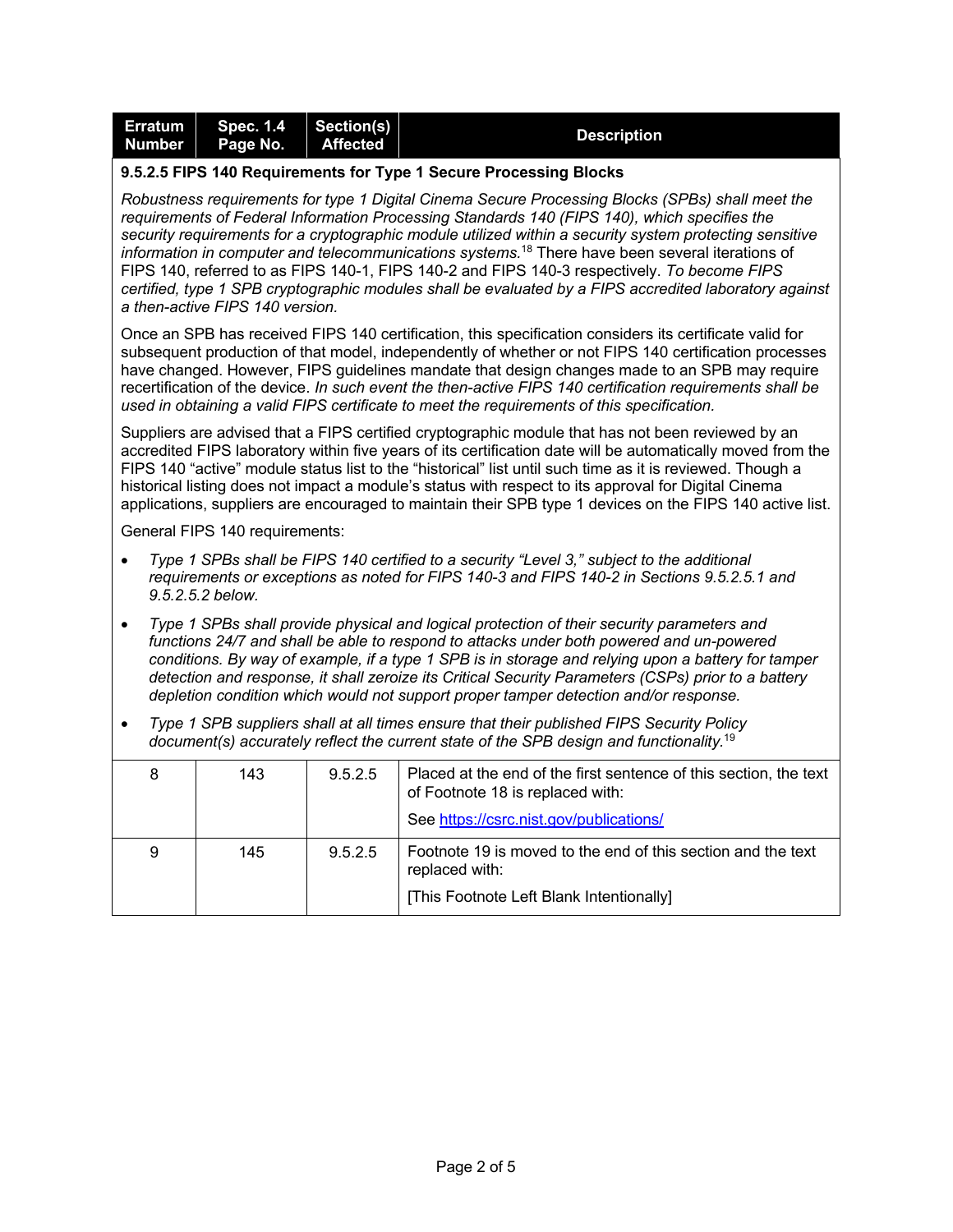| <b>Erratum</b><br><b>Number</b> | <b>Spec. 1.4</b><br>Page No. | Section(s)<br><b>Affected</b> | <b>Description</b>                                                                                                                                                                                                                                                                                                                                                                                                                                                         |  |  |  |
|---------------------------------|------------------------------|-------------------------------|----------------------------------------------------------------------------------------------------------------------------------------------------------------------------------------------------------------------------------------------------------------------------------------------------------------------------------------------------------------------------------------------------------------------------------------------------------------------------|--|--|--|
| 10                              | 146                          | 9.5.2.5.1                     | The following new section is added after Section 9.5.2.5:<br>9.5.2.5.1 SPBs Meeting FIPS 140-3 Requirements                                                                                                                                                                                                                                                                                                                                                                |  |  |  |
|                                 |                              |                               |                                                                                                                                                                                                                                                                                                                                                                                                                                                                            |  |  |  |
|                                 |                              |                               | Specific requirements for type 1 SPBs certified to FIPS 140-3<br>are provided in Table 20.<br>Table 20 references "areas" related to the design and<br>implementation of a cryptographic module as specified in<br>FIPS 140-3 and ISO/IEC 19790:2012(E) "Information<br>technology - Security techniques - Security requirements for<br>cryptographic modules," and references "sections" found<br>therein.<br>[Table 20 is located below at the end of this errata list.] |  |  |  |
|                                 |                              |                               |                                                                                                                                                                                                                                                                                                                                                                                                                                                                            |  |  |  |
|                                 |                              |                               |                                                                                                                                                                                                                                                                                                                                                                                                                                                                            |  |  |  |
| 11                              | 146                          | 9.5.2.5.2                     | The following new section is added after Section 9.5.2.5.1                                                                                                                                                                                                                                                                                                                                                                                                                 |  |  |  |
|                                 |                              |                               | 9.5.2.5.2 SPBs Meeting FIPS 140-2 Requirements                                                                                                                                                                                                                                                                                                                                                                                                                             |  |  |  |
|                                 |                              |                               | Type 1 SPBs certified to FIPS 140-2 shall meet the<br>requirements of FIPS 140-2 Level 3 in all areas, subject to<br>the following exceptions or additional notes:                                                                                                                                                                                                                                                                                                         |  |  |  |
|                                 |                              |                               | Area 1 – Cryptographic Module Specification shall only<br>$\bullet$<br>be required to meet Security Level 2 requirements.                                                                                                                                                                                                                                                                                                                                                  |  |  |  |
|                                 |                              |                               | Area 2 – Logical data port separation requirements shall<br>$\bullet$<br>be supported by the use of Transport Layer Security<br>(TLS) protection on well-known port 1173 as defined in<br>Section 9.4.5.2.3 General RRP Requirements.                                                                                                                                                                                                                                      |  |  |  |
|                                 |                              |                               | Area 6 - The software/firmware operating environment of<br>$\bullet$<br>Secure Processing Blocks (SPBs) shall be restricted to<br>the Limited or Non-Modifiable Operational Environment.                                                                                                                                                                                                                                                                                   |  |  |  |
|                                 |                              |                               | Area 8 - Secure Processing Blocks (SPBs) shall only be<br>$\bullet$<br>required to meet Security Level 2 business use A FCC<br>class requirements.                                                                                                                                                                                                                                                                                                                         |  |  |  |
|                                 |                              |                               | Area 10 - Design Assurance requirements may meet<br>Security Level 2 requirements.                                                                                                                                                                                                                                                                                                                                                                                         |  |  |  |
|                                 |                              |                               | Area 1 and Area 11 - Vendor-specified Security Policy<br>$\bullet$<br>specifications shall be in alignment with and fully support<br>the requirements of this Digital Cinema specification, in<br>addition to vendor-specific policies.                                                                                                                                                                                                                                    |  |  |  |
| 12                              | 146                          | 9.5.2.7                       | The first paragraph of this section is replaced with:                                                                                                                                                                                                                                                                                                                                                                                                                      |  |  |  |
|                                 |                              |                               | In addition to the "limited" or "non-modifiable" Operational<br>Environment requirements of FIPS 140, the following defines<br>additional requirements for making software or firmware<br>changes to type 1 Secure Processing Blocks (SPB): <sup>20</sup>                                                                                                                                                                                                                  |  |  |  |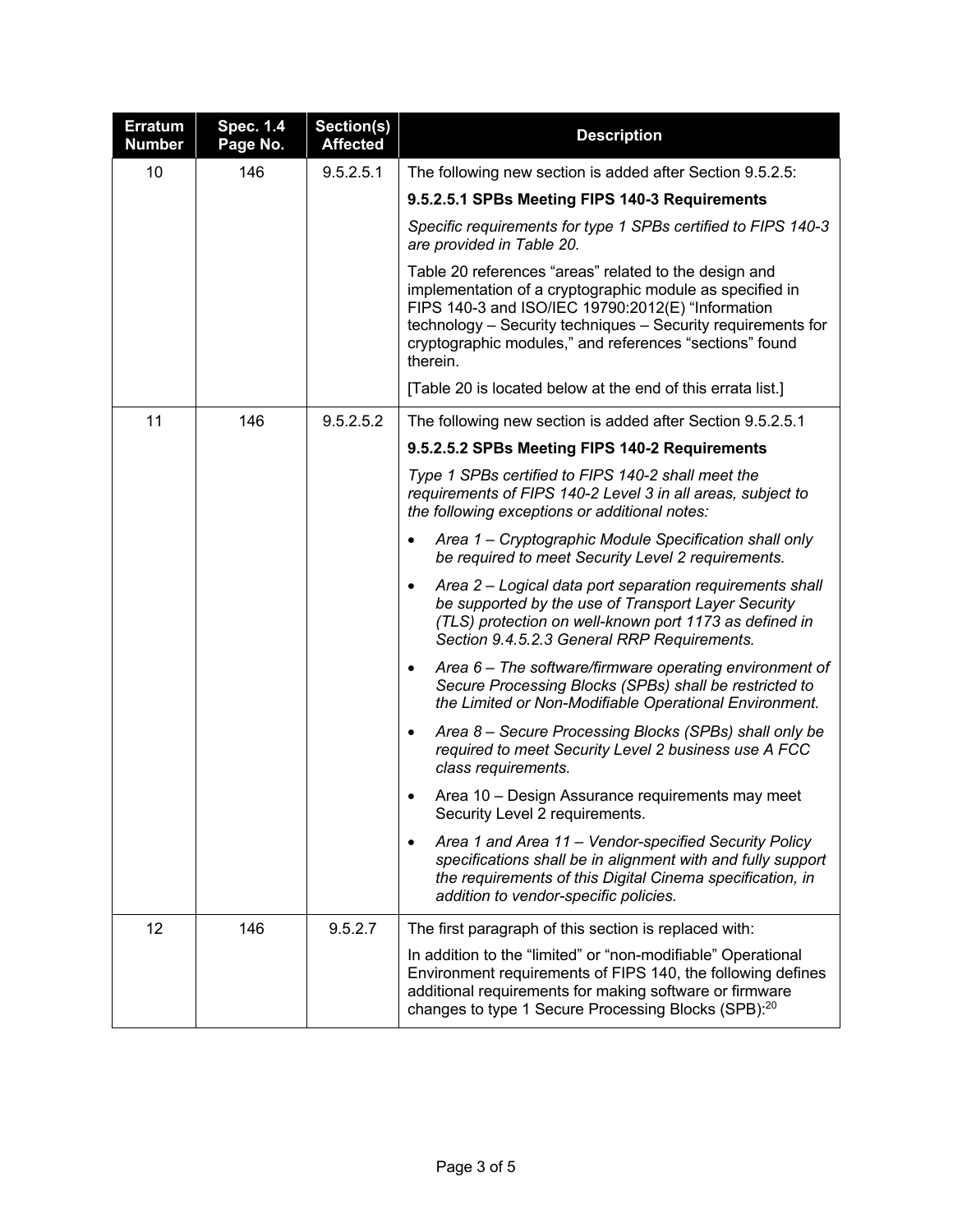| <b>Erratum</b><br><b>Number</b> | <b>Spec. 1.4</b><br>Page No. | Section(s)<br><b>Affected</b> | <b>Description</b>                                                                                                                                                                                                         |  |
|---------------------------------|------------------------------|-------------------------------|----------------------------------------------------------------------------------------------------------------------------------------------------------------------------------------------------------------------------|--|
| 13                              | 146                          | 9.5.2.7                       | Footnote 20 is moved to the end of the first paragraph of this<br>section, and the text replaced with:                                                                                                                     |  |
|                                 |                              |                               | The terms software or firmware shall mean all operating<br>system and/or embedded executable code within an SPB,<br>and this specification does not otherwise distinguish between<br>software, firmware or ROM based code. |  |
| 14                              | 147                          | 9.5.2.7                       | The 4th and 5th bulleted items of this section are deleted and<br>replaced with the following bulleted item:<br>Log the firmware change event per the requirements of<br>Section 9.4.6.3.8 Log Record Information.         |  |
| 15                              | 152                          | 9.7.6                         | "or FIPS 140-2 IG 7.8" is deleted from the first sentence of<br>this section.                                                                                                                                              |  |